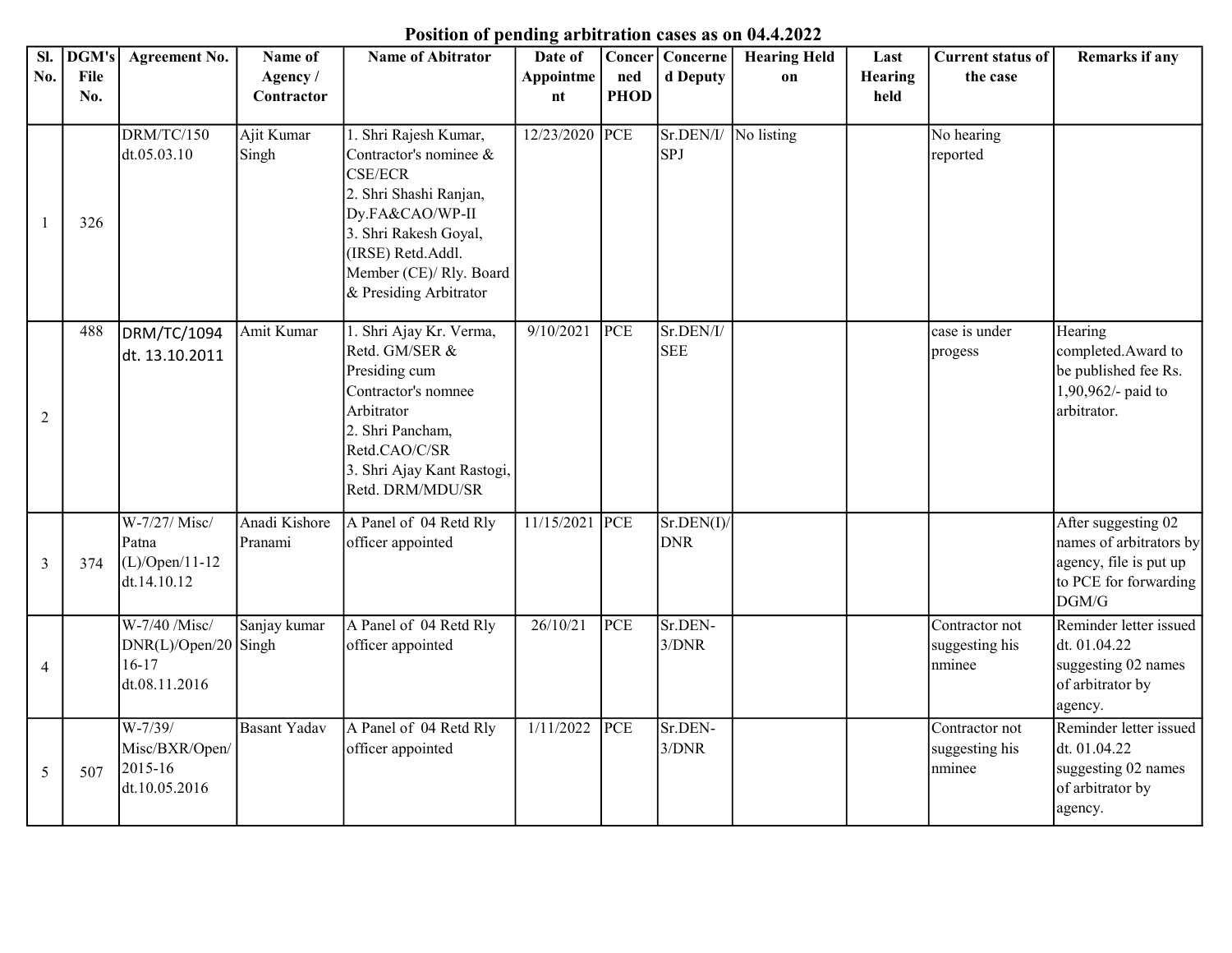|    |     | 538/Sr.DEN(III)/                                                                                  |                           | MGS/BT/AGT/1   Binay Kr. Singh fresh panel of 04 Retd<br>officer is appointed                                                                                                                              | 4/20/2021      | PCE        | Sr.DEN(II<br>)/DDU                                |                                                          |          | Contractor not<br>suggesting his                                               | Reminder letter issued<br>$dt.28.03.22$ suggesting                                                                                                 |
|----|-----|---------------------------------------------------------------------------------------------------|---------------------------|------------------------------------------------------------------------------------------------------------------------------------------------------------------------------------------------------------|----------------|------------|---------------------------------------------------|----------------------------------------------------------|----------|--------------------------------------------------------------------------------|----------------------------------------------------------------------------------------------------------------------------------------------------|
| 6  | 378 | 2009-10<br>dt.10.04.12                                                                            |                           |                                                                                                                                                                                                            |                |            |                                                   |                                                          |          | nminee                                                                         | 02 names of arbitrator<br>by the agency.                                                                                                           |
| 7  | 247 | ECR/ENG/W-<br>$7A/04/6004/CS/T$ Engineering<br>ender/02/DEWL<br>dt.31.03.06                       | Daya                      | Shri AK. Choudhary,<br>Dy.CEE/Loco                                                                                                                                                                         | 12/10/2009 PCE |            | Dy.CE/TS<br>$ {\bf p} $                           | No hearing<br>record                                     |          | Case is pending                                                                |                                                                                                                                                    |
| 8  | 246 | W-7/582<br>/DEWL/PSC /CS-Engineering<br>156 dt. 31.01.08                                          | Daya                      | Shri S.S. Patel, Sr.DEN-<br>I/SPJ                                                                                                                                                                          | 2/15/2010      | PCE        | Dy.CE/TS 06.03.12<br> P                           | 22.05.12<br>22.01.13<br>21.02.13<br>29.09.13<br>03.06.14 | 03.06.14 | Case is pending<br>due to transfer of<br>Arbitrator shri S.S.<br>Patel to NCR. |                                                                                                                                                    |
| 9  | 508 | $\overline{\text{MGS}}/\text{BT}/\text{AGT}/1$<br>103/Sr.DEN-<br>III/2009-10 (MJC<br>No. 208/2021 | Dhananjay<br>Construction | A Panel of 04 Retd Rly<br>officer appointed                                                                                                                                                                | 1/11/2022      | <b>PCE</b> | Sr.DEN-<br>II/DDU                                 |                                                          |          |                                                                                | Agency has been<br>asked to suggest 02<br>names of arbitrtors on<br>18.01.22 reminder<br>letter dt. 22.03.22.                                      |
| 10 | 502 | <b>DRM/TC/1251</b><br>dt.25.07.14                                                                 | Eleco<br>constructions    | Shri Khichu Mal,<br>Retd.PCE/ECR Cum Sole<br>Arbitrator                                                                                                                                                    | 11/9/2021      | PCE        | Sr.DEN/S<br>EE                                    |                                                          |          | Case is under<br>progess                                                       |                                                                                                                                                    |
| 11 | 121 | 63M/DHN/89-90<br>dtd. 23.08.89                                                                    |                           | Esskay Builders 1. Shri S.N. Sah, the then<br>CSTE/C/NER/GKP<br>$\&$<br>Contractor's nominee Cum<br>Presiding Arbitrator<br>Shri A.K. Chandra,<br>2.<br><b>CWE</b><br>3. Shri Neeraj Verma,<br>Dy.FA&CAO/G | 10/18/2010 PCE |            | Sr.DEN/C<br>$ o\text{-}ord\rangle/$<br><b>DHN</b> | Sr DEN/co-<br>ord/DHN                                    | 26.04.11 | 26.04.12                                                                       | <b>Last Arbitration</b><br>meeting held on<br>26.04.11. No<br>progress.<br>Letter sent to<br>arbitrator on dated<br>28/10/2020 for fixing<br>date. |
| 12 | 513 | W-7/63/ Misc/<br>MKA/Open/17-<br>18 dt. 17.04.18                                                  | G.K.<br>Construvtion      | A Panel of 04 Retd Rly<br>officer appointed                                                                                                                                                                | 1/17/2022      | <b>PCE</b> | Sr.DEN-<br>2/DNR                                  |                                                          |          |                                                                                | After suggesting 02<br>names of arbitrators by<br>agency, file is put up<br>to PCE for forwarding<br>DGM/G                                         |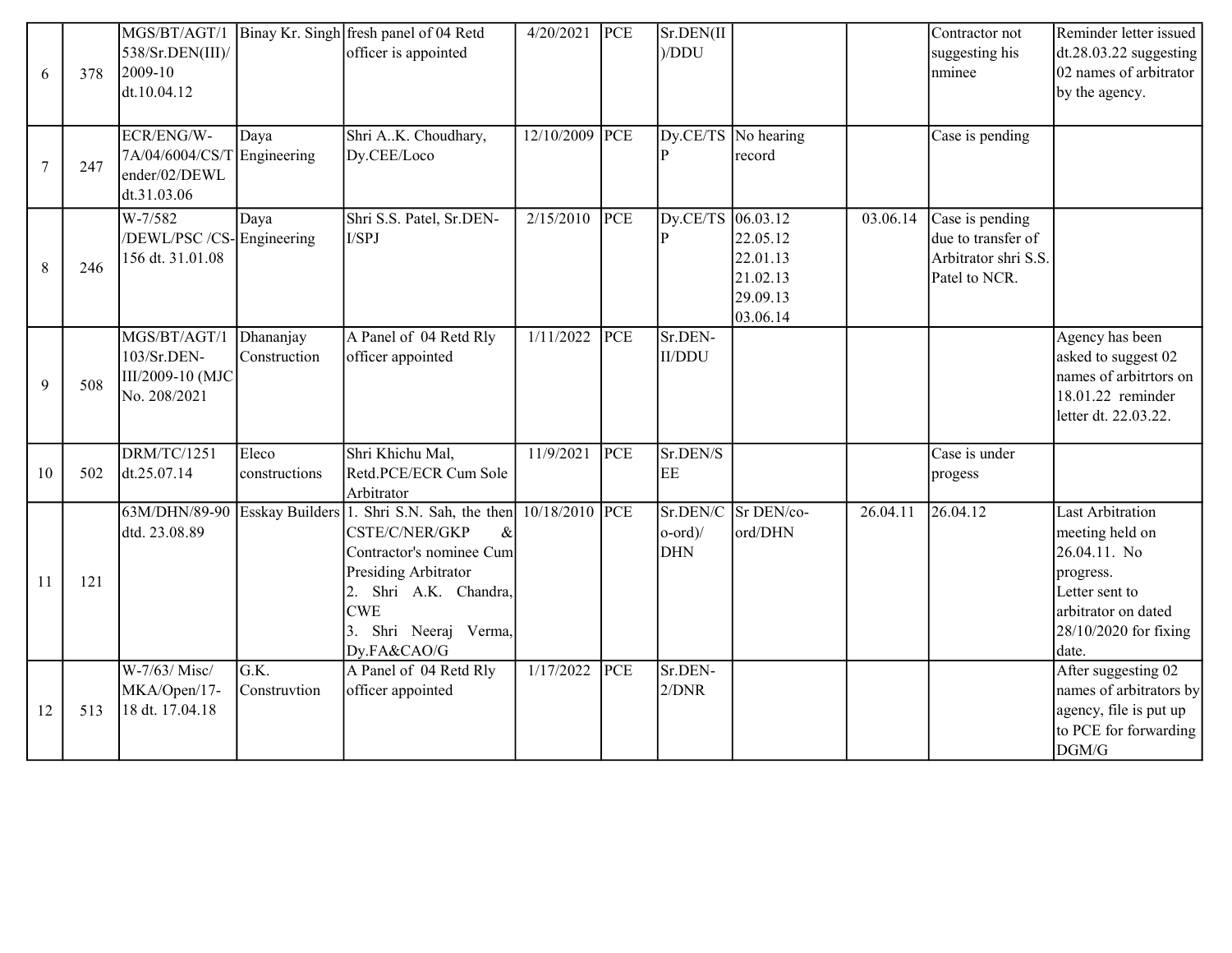|        |     | W-7/103/Misc/   | Jai Maa         | Shri B.P. Gupta,                         | 12/17/2014 PCE |     |                    |                            |          |                        | $Sr.DEN(2)$ No date fixed as   Hearing not Sole arbitrator has   Hearing not started. |
|--------|-----|-----------------|-----------------|------------------------------------------|----------------|-----|--------------------|----------------------------|----------|------------------------|---------------------------------------------------------------------------------------|
|        |     | MKA/Open/06-    | Shardey         | CE/Con/Central & Sole                    |                |     | /DNR               | per available              | started  | been retired fron      |                                                                                       |
|        |     | 07 dt. 15.03.07 | Construction    | Arbitrator                               |                |     |                    | record.                    |          | Railway service. A     |                                                                                       |
|        |     |                 |                 |                                          |                |     |                    |                            |          | letter date 03-05-     |                                                                                       |
| 13     | 383 |                 |                 |                                          |                |     |                    |                            |          | 2018 has been          |                                                                                       |
|        |     |                 |                 |                                          |                |     |                    |                            |          | written tocontinue     |                                                                                       |
|        |     |                 |                 |                                          |                |     |                    |                            |          | as arbitrator. But     |                                                                                       |
|        |     |                 |                 |                                          |                |     |                    |                            |          | reply awaited till     |                                                                                       |
|        |     |                 |                 |                                          |                |     |                    |                            |          | date.                  |                                                                                       |
|        |     | P.O. No. 02/09/ | Jaiswal Steel   | Shri Naimul Haque, CESE                  | 10/22/2012     | PCE | Dy.CE/TS           | 18.02.14                   | 06.01.15 | No futher progress     | Last hearing done on                                                                  |
|        |     | 6170/000323 dt. | Processing Pvt. | & Sole Arbitrator                        |                |     | $\overline{P}$     | 06.01.15                   |          | reported case is       | 06.01.15. Letter                                                                      |
| 14     | 328 | 25.10.10        | Ltd.            |                                          |                |     |                    |                            |          | pending.               | written to arbitrator on                                                              |
|        |     |                 |                 |                                          |                |     |                    |                            |          |                        | $01.07.16$ to fix next                                                                |
|        |     |                 |                 |                                          |                |     |                    |                            |          |                        | date of hearing. But no                                                               |
|        |     |                 |                 |                                          |                |     |                    |                            |          |                        | reply till date.                                                                      |
|        |     | B/Zone-20/DOS   | Jamuna          | Shri A.K. Singh Shaiwal,                 | 12/18/2014 PCE |     | DEN/I/             | 29.06.16                   | 29.06.16 | Not further progress   |                                                                                       |
| 15     | 390 | $/2000 - 01$    | Prasad          | CE/TSP/HJP                               |                |     | <b>DDU</b>         |                            |          | reported<br>case<br>is |                                                                                       |
|        |     | dt.04.07.2000   |                 | (Now-Transferred to                      |                |     |                    |                            |          | pending.               |                                                                                       |
|        |     |                 |                 | NCR) & Sole Arbitrator                   |                |     |                    |                            |          |                        |                                                                                       |
|        |     | MGS/BT/Agt./    | Jamuna Prasad   | 1. Shri A.K. Dubey, CGE                  | 11/9/2015      | PCE |                    | Sr.DEN(I)/on 10.12.2019 at | 10.12.20 |                        | last hearing held on                                                                  |
|        |     | 1344/Sr.DEN(I)  |                 | Cum Presiding Arbitrator                 |                |     | <b>DDU</b>         | Delhi. 10.12.20            |          |                        | 10.12.20                                                                              |
|        |     | dt.15.04.11     |                 | 2. Shri H.C. Meena,                      |                |     |                    |                            |          |                        |                                                                                       |
| 16     | 372 |                 |                 | <b>CEDE Cum Contractor's</b>             |                |     |                    |                            |          |                        |                                                                                       |
|        |     |                 |                 | nominee                                  |                |     |                    |                            |          |                        |                                                                                       |
|        |     |                 |                 | 3. Shri Randhir Sahay,                   |                |     |                    |                            |          |                        |                                                                                       |
|        |     | 02/12/6280/0004 | Jaraikela       | the then Dy.FA&CAO/G<br>Shri J.K. Verma, | 3/4/2020       | PCE | Dy.CE/TS 30.12.20  |                            | 30.12.20 | 2nd hearing held       | Case is under progress                                                                |
| 17     | 471 | 15 dt.18.07.13  | Lumberman       | Retd.PCE/SECR & Sole                     |                |     | P                  |                            | 30.11.21 | on 30.11.21            |                                                                                       |
|        |     |                 |                 | Arbitrator                               |                |     |                    |                            |          |                        |                                                                                       |
|        | 482 | DRM/TC/440      | Jitendra Kumar  | Shri Rajendra Prasad,                    | 7/4/2021       | PCE | Sr.DEN/I/          | 05.10.21                   | 05.10.21 |                        | 5th hearing held on                                                                   |
|        |     | dt.19.01.2012   | Singh           | (IRSE) Retd.                             |                |     | SPJ                | 21.10.21                   |          |                        | 05.10.21                                                                              |
| $18\,$ |     |                 |                 | CAO/Con/SR & Sole                        |                |     |                    |                            |          |                        |                                                                                       |
|        |     |                 |                 | Arbitrator                               |                |     |                    |                            |          |                        |                                                                                       |
|        |     | W-7/42/Misc     | Kunal Kumar     | Shri Ashok Kumar                         | 7/25/2019      | PCE | Sr.DEN(I) 13.08.19 |                            | 03.02.20 | last hearing date      | Last hearing was                                                                      |
|        |     | /PNBE(L)/Open/  |                 | Pandey, Dy.CE/RE/DNR                     |                |     | <b>DNR</b>         | 20.08.19                   |          | was 03.02.20.          | 03.02.20. Next date                                                                   |
|        |     | 2012-13         |                 | & Sole Arbitrator                        |                |     |                    | 27.09.19                   |          | Next date yet to be    | yet to be fixed.                                                                      |
| 19     | 463 | dt.02.12.13     |                 |                                          |                |     |                    | 10.12.19                   |          | fixed. Claimant        | (Claimant claim Rs.                                                                   |
|        |     |                 |                 |                                          |                |     |                    | 10.01.20                   |          | expired.               | 1048792) Claimant                                                                     |
|        |     |                 |                 |                                          |                |     |                    | 03.02.20                   |          |                        | expired.                                                                              |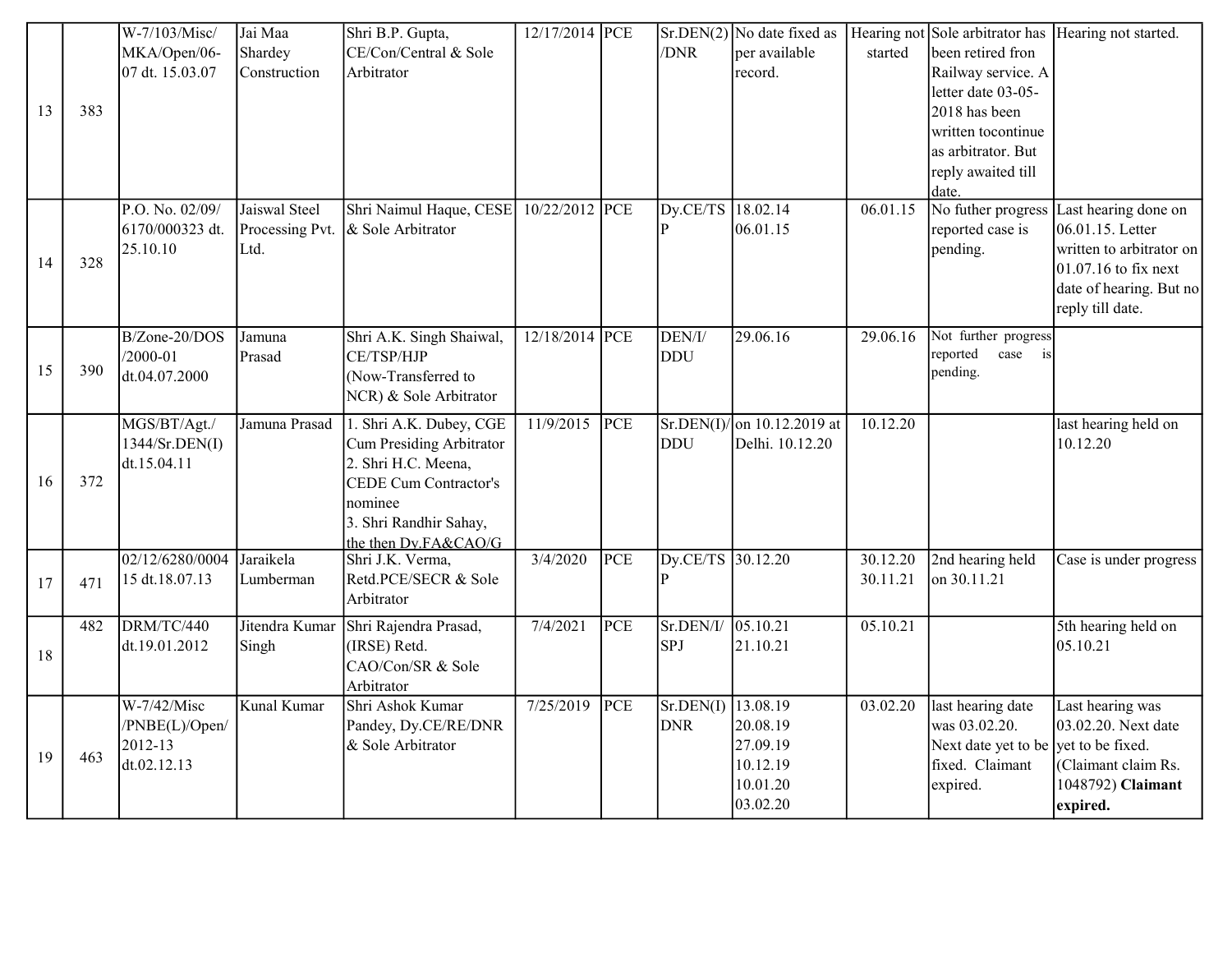|    | 484 | DRM/TC/1528                  | Mahnar Infra- | 1. Shri Rajendra Prasad  | 9/23/2021 | PCE        | Sr.DEN/I/      |                        |          | Case is under |                          |
|----|-----|------------------------------|---------------|--------------------------|-----------|------------|----------------|------------------------|----------|---------------|--------------------------|
|    |     | dt.25.01.2017                | tech.         | (IRSE)                   |           |            | <b>SEE</b>     |                        |          | progess       |                          |
|    |     | (Request case                |               | Retd.CAO/Con/SR &        |           |            |                |                        |          |               |                          |
| 20 |     | No. 73/2020)                 |               | Presiding Arbitrator     |           |            |                |                        |          |               |                          |
|    |     |                              |               | 2. Shri Ram Prakash      |           |            |                |                        |          |               |                          |
|    |     |                              |               | Sharma (IRSSE) Retd.     |           |            |                |                        |          |               |                          |
|    |     |                              |               | PCEE/CR                  |           |            |                |                        |          |               |                          |
|    |     | W-7/56/Misc/                 | Manoj Kumar   | A Panel of 04 Retd Rly   | 1/17/2022 | PCE        | Sr.DEN         |                        |          |               | After suggesting 02      |
|    |     | PNBE(L)/Open/2 Sinha         |               | officer appointed        |           |            | (1)/DNR        |                        |          |               | names of arbitrators by  |
| 21 | 514 | $013 - 14$                   |               |                          |           |            |                |                        |          |               | agency, file is put up   |
|    |     | dt.30.12.2013                |               |                          |           |            |                |                        |          |               | to PCE for forwarding    |
|    |     | W-7/52 /Misc                 | Nageshwar     | A Panel of 04 Retd Rly   | 1/6/2022  | <b>PCE</b> | Sr.DEN-        |                        |          |               | DGM/G<br>Agency has been |
|    |     | /DNR(L)/Open/2               | Prasad        | officer appointed        |           |            | 3/DNR          |                        |          |               | asked to suggest 02      |
|    |     | $015 - 16$ dt.               |               |                          |           |            |                |                        |          |               | names of arbitrtors on   |
| 22 | 510 | 24.05.2016                   |               |                          |           |            |                |                        |          |               | 18.01.22 reminder        |
|    |     |                              |               |                          |           |            |                |                        |          |               | letter dt. 28.03.22.     |
|    |     |                              |               |                          |           |            |                |                        |          |               |                          |
|    |     | W-7A/CS-160 of               | Natraj        | Shri Vinod Kumar Shukla, | 3/23/2017 | PCE        | Dy.CE/TS       | 06.12.17,              | 22.05.20 | Case is under | Court has appointed      |
|    |     | 2007/RB/Natraj/              | Engineers Pvt | CE/Con/Central & Sole    |           |            | $\overline{P}$ | 02.04.18,              |          | progess       | Justice Dharnidhar Jha   |
|    |     | 259 dt.29.09.08              | Ltd           | Arbitrator               |           |            |                | 18.07.18,              |          |               | as Arbitrator. Case not  |
|    |     |                              |               |                          |           |            |                | 04.10.18,              |          |               | yet finalised.           |
|    |     |                              |               |                          |           |            |                | 30.10.18,              |          |               |                          |
| 23 | 407 |                              |               |                          |           |            |                | 28.06.19,<br>18.07.19, |          |               |                          |
|    |     |                              |               |                          |           |            |                | 10.08.19,              |          |               |                          |
|    |     |                              |               |                          |           |            |                | 10.11.19,              |          |               |                          |
|    |     |                              |               |                          |           |            |                | 09.02.20,              |          |               |                          |
|    |     |                              |               |                          |           |            |                | 01.03.20,              |          |               |                          |
|    |     |                              |               |                          |           |            |                | 22.05.20               |          |               |                          |
|    |     | W-7/CS-166 of                | Natraj        | Shri Vinod Kumar Shukla, | 3/23/2017 | PCE        | Dy.CE/TS       | 06.12.17,              | 22.05.20 | Case is under | Court has appointed      |
|    |     | 2013/RB/NEPL/4 Engineers Pvt |               | CE/Con/Central & Sole    |           |            | $\overline{P}$ | 02.04.18,              |          | progess       | Justice Dharnidhar Jha   |
| 24 | 410 | 42 dt.06.01.14               | Ltd           | Arbitrator               |           |            |                | 18.07.18,              |          |               | as Arbitrator. Case not  |
|    |     |                              |               |                          |           |            |                | 04.10.18,              |          |               | yet finalised.           |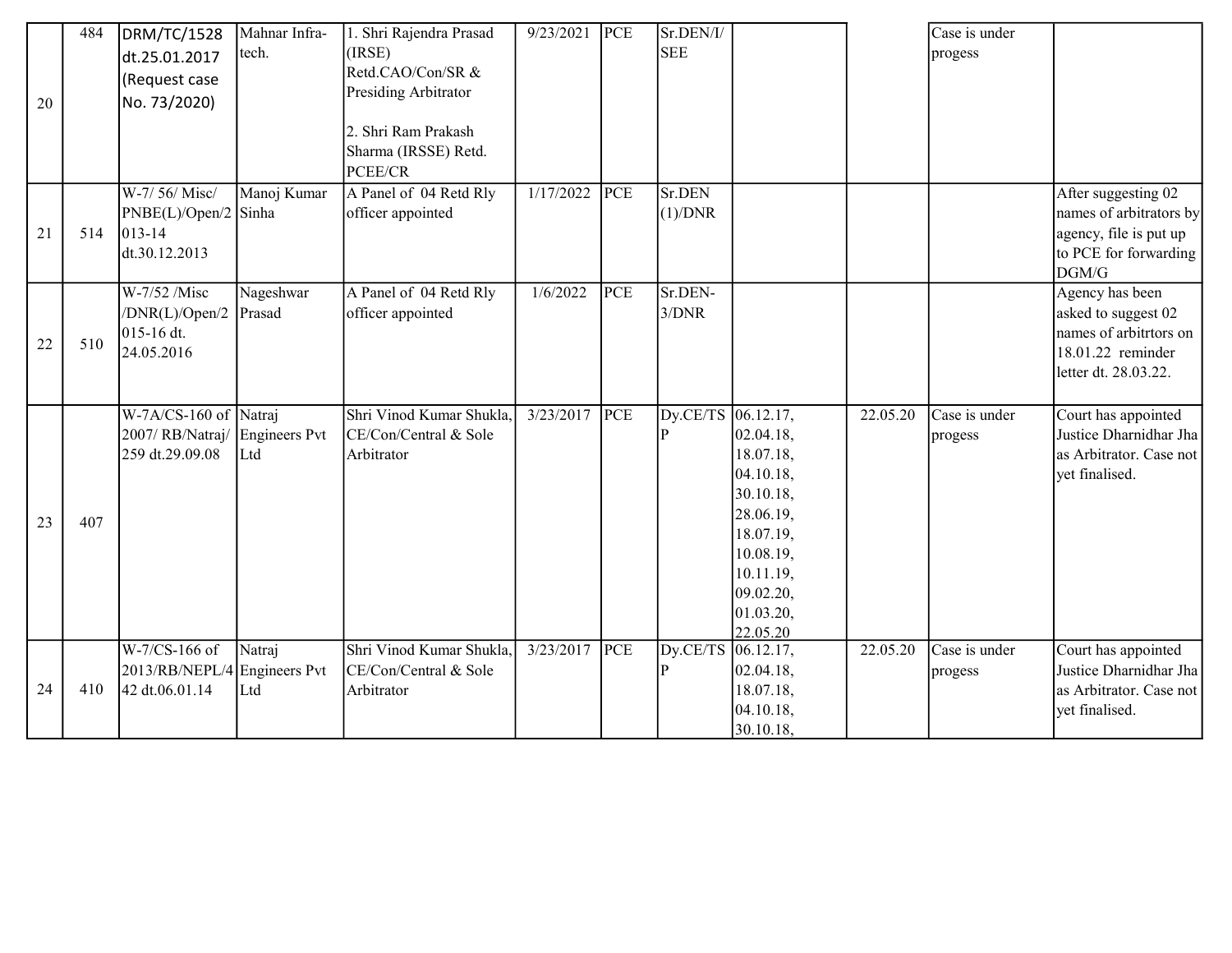| 25 | 232 | Acceptance No.<br>$W-362/$<br>Community<br>Hall/TC dtd.<br>26.11.07                                                              | Navin Kishore<br>Singh             | 1. Shri Subodh Kr.,<br>Dy.CE/C/GB/PNBE<br>2. Shri Neeraj Verma,<br>Presiding Arbitrator &<br>Dy. FA/WP, Chamber<br>Bhavan<br>3. Shri A. K. Yadav,<br>Dy.CE/C/PNBE                     | 10/10/2009 PCE |            | DEN/Spl/<br><b>SEE</b>                              | 24.06.11                                                                         | 24.06.11 | Award has not<br>been published by<br>arbitrator                                                                                                                            | All documents<br>including/case file and $\vert$<br>final bill with M.B.<br>Under Custody of<br>Arbitrator. Intimation<br>sent to DGM/G/ECR<br>vide letter no. W/409<br>/Misc./W-1, dt.<br>16.09.2020 to apprise<br>the current status |
|----|-----|----------------------------------------------------------------------------------------------------------------------------------|------------------------------------|---------------------------------------------------------------------------------------------------------------------------------------------------------------------------------------|----------------|------------|-----------------------------------------------------|----------------------------------------------------------------------------------|----------|-----------------------------------------------------------------------------------------------------------------------------------------------------------------------------|----------------------------------------------------------------------------------------------------------------------------------------------------------------------------------------------------------------------------------------|
| 26 | 412 | 63M/CPU/12-13<br>dt.05.10.12                                                                                                     | Naween Kumar                       | 1. Shri N.K. Jha,<br>Dy.CE/C/TS/MHX &<br>Presiding Cum<br>Contractor's Nominee<br>Arbitrator<br>2. Shri Pramod Kumar,<br>Dy.CSTE/Con/HQ/MHX<br>3. Shri Shashi Ranjan,<br>Dy.FACAO/Con | 2/3/2016       | PCE        | $Sr.DEN(4)$ 07.06.17<br>/DHN                        | 01.09.17<br>26.09.17<br>28.11.17<br>16.01.18<br>06.03.20<br>03.04.20<br>27.10.21 |          | Letter sent to<br>Arbitration on<br>28.10.2020(W.584 28.10.2020<br>/DHN/2011-<br>12/open/36/01<br>deted 28.10.2020)<br>for fixing of date<br>of hearing and<br>finalize the | Letter sent to<br>Arbitrator on<br>(W.584/DHN/2011-<br>12/Open/36/01 dated<br>28.10.2020) for fixing<br>of date of hearing and<br>finalize the arbitration<br>case at the earliest.                                                    |
| 27 | 203 | CE/ECR/HJP/TC Niagaree<br>65 dtd. 18.10.04 Builders                                                                              | Developers Pvt. Arbitrator<br>Ltd. | Shir<br>A.K. Dubey,<br>$&$ CE/C/S<br>$\&$<br>Presiding<br>2. Shri Abhijit Kr. Sinha,<br>Dy.FA/TA<br>3. Shri S.N. Sah, CSTE/W                                                          | 6/4/2009       | <b>PCE</b> | Sr.DEN/C/23.02.11<br><b>DNR</b>                     | 07.03.11<br>07.04.11<br>18.05.11<br>17.11.11<br>25.03.15<br>28.04.15<br>28.05.16 | 28.05.16 | Letter has been<br>written Arbitral<br>Tribunal to<br>conclude the<br>arbitration<br>proceeding on<br>16.10.2020                                                            | Last hearing held on<br>28.05.2016. Hearing is<br>still pending. Position<br>has been<br>communicated to GM<br>(Engg.)HJP vide letter<br>No. W-<br>1/Arbitration/DNR/19-<br>20 dt. 27.02.20.                                           |
| 28 | 511 | $W-7/18/$<br>Misc/PNBE(L)/O<br>pen/2018-19 dt.<br>04.07.2018                                                                     | Nimbark Engg                       | A Panel of 04 Retd Rly<br>officer appointed                                                                                                                                           | 1/6/2022       | PCE        | Sr.DEN-<br>2/DNR                                    |                                                                                  |          |                                                                                                                                                                             | Agency has been<br>asked to suggest 02<br>names of arbitrtors on<br>18.01.22 reminder<br>letter dt. 28.03.22.                                                                                                                          |
| 29 | 472 | Agt, No. Nil,<br>dt.01.10.2015<br>CWJC No. 15922 Infrastructure<br>of 2017<br>W-9/Land/M/s<br>Pristine Freight<br>Terminal/Bihta | Pristine<br>Magadh                 | 1. Shri J.N.Lal Das, Retd.<br>PCE/SE<br>2. Smt. Bela Banerjee,<br>Retd. FA&CAO/C/NR<br>3. Shri Virendra Kumar,<br>Retd.CTE/ECR cum<br>Contractor's nominee                            | 6/8/2020       | PCE        | Sr.DEN(C 01.10.20<br>$\circ$ -<br>ord)/DNR 28.11.20 | 28.10.20                                                                         | 28.11.20 | Arbitral<br>Proceeding are in<br>progress.                                                                                                                                  |                                                                                                                                                                                                                                        |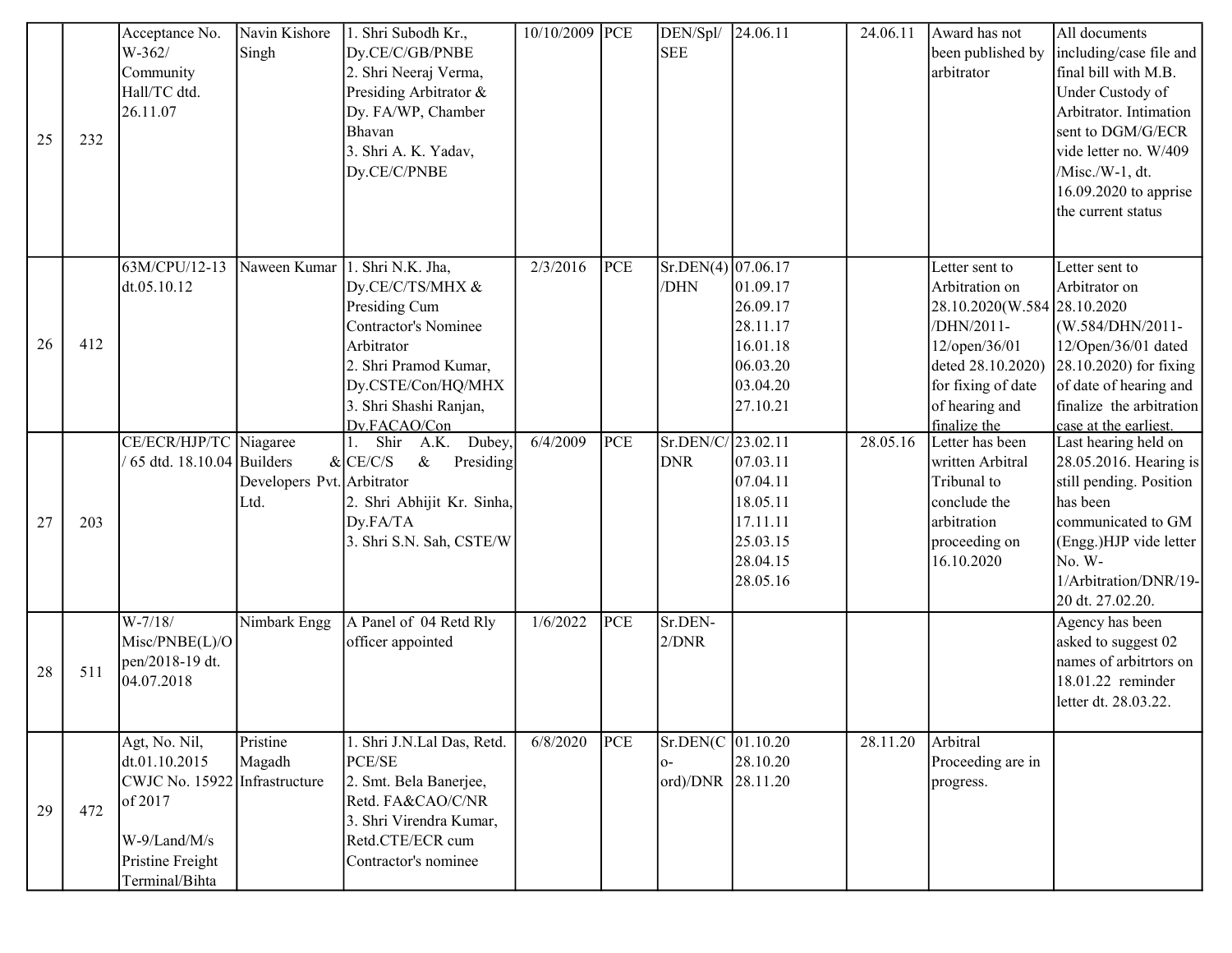|    | 486 | MGS/BT/Agt./2 R.K. |               | 1. Shri B.P. Gupta, Retd.           | 8/26/2021 | PCE        | DDU        |                     |                | Case is under      | Court has appointed                      |
|----|-----|--------------------|---------------|-------------------------------------|-----------|------------|------------|---------------------|----------------|--------------------|------------------------------------------|
|    |     | 131/Sr.DEN/2/2     | Enterprises   | CSO/C/N/ECR &                       |           |            |            |                     |                | progess            | two Arbitrator & 3rd                     |
|    |     | 017-18 dt.         |               | Presiding Arbitrator                |           |            |            |                     |                |                    | member Shri A.K.                         |
| 30 |     | 09.04.18           |               | 2. Shri J.K. Verma, Retd.           |           |            |            |                     |                |                    | Rastogi, IRAS, Retd.                     |
|    |     |                    |               | <b>PCE/SECR</b>                     |           |            |            |                     |                |                    | DRM/MDU/SR                               |
|    |     |                    |               | 3. Shri A.k. Rastogi,               |           |            |            |                     |                |                    | appointed by AGM Sir                     |
|    |     |                    |               | Retd.DRM/MDU/SR                     |           |            |            |                     |                |                    |                                          |
|    |     | W-7/43/Misc/       | R.K. Singh    | 1. Shri S.K. Lal,                   | 6/30/2014 | PCE        | DEN/Br./   |                     |                |                    | Hearing not started Hearing not started. |
|    |     | DNR/Open/09-10     |               | Dy.CSTE/RE/DNR &                    |           |            | <b>DNR</b> |                     |                | till date.started. | Position has been                        |
|    |     | dt.03.10.09        |               | Contractor's nominee                |           |            |            |                     |                |                    | communicated to GM                       |
| 31 | 373 |                    |               | 2. Shri Mukesh Kumar,               |           |            |            |                     |                |                    | (Engg.)HJP vide letter                   |
|    |     |                    |               | Dy.CE/Con/DNR &                     |           |            |            |                     |                |                    | No. W-1/                                 |
|    |     |                    |               | Presiding Arbitrator                |           |            |            |                     |                |                    | Arbitration/DNR/19-                      |
|    |     |                    |               | 3. Shri Rohit Parmar,               |           |            |            |                     |                |                    | 20 dt. 27.02.20.                         |
|    |     |                    |               | Dy.FA&CAO/Con                       |           |            |            |                     |                |                    |                                          |
|    |     | <b>DRM/TC/1137</b> | Rajeev Ranjan | A panel of more than 03             | 1/3/2015  | <b>PCE</b> |            | DEN/I/SE No hearing | N <sub>o</sub> | Contractor did not | Contractor did not turn                  |
| 32 | 391 | dt.15.03.12        |               | JAG officers is appointed           |           |            | E          | record              | response       | turn up from       | up from very                             |
|    |     |                    |               | and forwarded the same to           |           |            |            |                     | from           | beginning          | beginning                                |
|    |     |                    |               | contractor.                         |           |            |            |                     | Contractor     |                    |                                          |
|    |     | W-7/44/ Misc/      | Ramjee Singh  | A Panel of 04 Retd Rly              | 1/17/2022 | <b>PCE</b> | Sr.DEN-    |                     |                |                    | Agency has been                          |
|    |     | DNR(L)Open/20      |               | officer appointed                   |           |            | 3/DNR      |                     |                |                    | asked to suggest 02                      |
| 33 | 512 | 14-15 dt.          |               |                                     |           |            |            |                     |                |                    | names of arbitrtors on                   |
|    |     | 22.04.15           |               |                                     |           |            |            |                     |                |                    | 31.01.22 reminder                        |
|    |     |                    |               |                                     |           |            |            |                     |                |                    | letter dt. 28.03.22.                     |
|    |     |                    |               |                                     |           |            |            |                     |                |                    |                                          |
|    |     | 26M/BRL/18-19      | Rawatsons     | Shri R.K. Agrawal (IRSE)            | 1/6/2022  | <b>PCE</b> | XEN(BRL    |                     |                |                    | Case is under progress                   |
| 34 | 509 | dt. 01.06.2018     | Engineers     | Retd. PCE/NR & Sole                 |           |            | )/DHN      |                     |                |                    |                                          |
|    |     |                    |               | Arbitrator                          |           |            |            |                     |                |                    |                                          |
|    |     | DRM/TC/497 dt.     | Roy & Roy     | A Panel of 04 Retd Rly              | 1/11/2022 | <b>PCE</b> | Sr.DEN-    |                     |                |                    | After suggesting 02                      |
|    |     | 20.07.12           | Construction  | officer appointed                   |           |            | 1/SPJ      |                     |                |                    | names of arbitrators by                  |
| 35 | 506 |                    |               |                                     |           |            |            |                     |                |                    | agency, file is put up                   |
|    |     |                    |               |                                     |           |            |            |                     |                |                    | to PCE for forwarding                    |
|    |     |                    |               |                                     |           |            |            |                     |                |                    | DGM/G                                    |
|    | 480 | 36M/CPU/18-19      |               | Santosh Kumar Shri Rajendra Prasad, | 1/18/2021 | PCE        | Sr.DEN     |                     |                | Hearing completed  |                                          |
|    |     | dt. 22.06.2018     | Singh         | Retd. CAO/Con/SR &                  |           |            | (4)/DHN    |                     |                | Processed for      |                                          |
|    |     |                    |               | Sole Arbitrator                     |           |            |            |                     |                | Arbirtration fee   |                                          |
|    |     |                    |               |                                     |           |            |            |                     |                |                    |                                          |
| 36 |     |                    |               |                                     |           |            |            |                     |                | payment.           |                                          |
|    |     |                    |               |                                     |           |            |            |                     |                | sanction on        |                                          |
|    |     |                    |               |                                     |           |            |            |                     |                | 08.06.2021         |                                          |
|    |     |                    |               |                                     |           |            |            |                     |                |                    |                                          |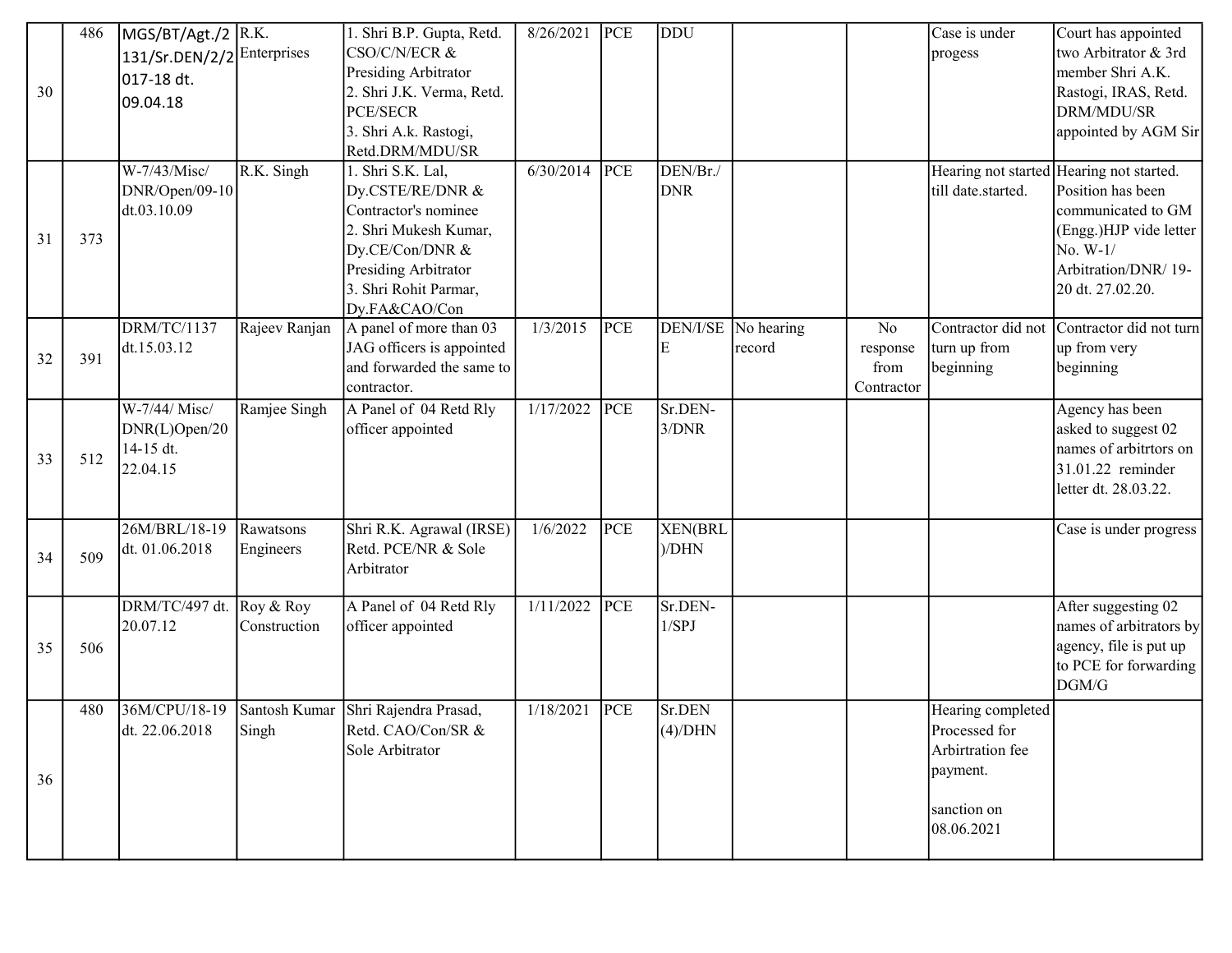|    |     | CE/ECR/HJP/TC Shiva   |              | 1. Shri A.K. Singh Saiwal,  | 8/17/2017      | <b>PCE</b> | Sr.DEN(C   17.07.15         |                 | 18.02.16 | Case is pending   | Not listing.Case is |
|----|-----|-----------------------|--------------|-----------------------------|----------------|------------|-----------------------------|-----------------|----------|-------------------|---------------------|
|    |     | /94 dt.14.01.08       | Construction | CE/C/NE & Presiding         |                |            | $\alpha$ -ord)/SPJ 23.09.15 |                 |          |                   | pending             |
|    |     |                       |              | cum Contractor's nominee    |                |            |                             | 17.12.15        |          |                   |                     |
| 37 | 348 |                       |              | Arbitrator                  |                |            |                             | 18.02.16        |          |                   |                     |
|    |     |                       |              | 2. Shri S.R. Meena,         |                |            |                             |                 |          |                   |                     |
|    |     |                       |              | CSTE/W                      |                |            |                             |                 |          |                   |                     |
|    |     |                       |              | 3. Shri Narendra,           |                |            |                             |                 |          |                   |                     |
|    |     |                       |              | FA&CAO/WST                  |                |            |                             |                 |          |                   |                     |
|    |     | DRM/TC/254 dt.        | Shiva        | 1. Shri Vijay Prakash       | 1/21/2021      | PCE        | Sr.DEN(C   05.05.21         |                 | 23.07.21 | Hearing           |                     |
|    |     | 10.11.10              | Construction | Pathak,                     |                |            | $o$ -ord)/SPJ 15.06.21      |                 |          | Completed.        |                     |
|    |     |                       |              | Retd. Member/MM/RB &        |                |            |                             | 12.07.21        |          |                   |                     |
| 38 | 376 |                       |              | Presiding Arbitrator        |                |            |                             | 22.07.21        |          | Award to be       |                     |
|    |     |                       |              | 2. Shri Rajendra Prasad,    |                |            |                             | 23.07.21        |          | published.        |                     |
|    |     |                       |              | Retd.CAO/C/SR               |                |            |                             |                 |          |                   |                     |
|    |     |                       |              | 3. Shri Ajay Kumar Lal,     |                |            |                             |                 |          |                   |                     |
|    |     |                       |              | Retd. PFA/NR                |                |            |                             |                 |          |                   |                     |
|    |     | DRM/TC/991            | Shivam       | 1. Shri P.S. Rai,           | 9/23/2013      | PCE        | DEN/I/SE                    | 28.01.14 22-02- | 22.05.15 | Award has not     | Award awaited.      |
|    |     | dt.15.03.10           | Electricals  | CSTE/C/S & Presiding        |                |            | E                           | 15              |          | been published by |                     |
|    |     |                       |              | Arbitrator                  |                |            |                             | 22.02.15        |          | arbitrator        |                     |
| 39 | 345 |                       |              | 2. Shri K. Kotaiah,         |                |            |                             | 12.03.15        |          |                   |                     |
|    |     |                       |              | FA&CAO/Con-II               |                |            |                             | 26.03.15        |          |                   |                     |
|    |     |                       |              | 3. Shri Anil Kr. Singh      |                |            |                             | 19.05.15        |          |                   |                     |
|    |     |                       |              | Shaiwal, CE/C/NE            |                |            |                             | 15.09.15        |          |                   |                     |
|    |     |                       |              |                             |                |            |                             | 22.02.15        |          |                   |                     |
|    |     | 121M/CPU/96-97 Shivam |              | $\sqrt{(1) Sri}$            | 12/13/2011 PCE |            | Sr.DEN/D                    |                 |          | No hearing record | Letter sent to      |
|    |     | dtd. 17.02.07         | Construction | B.S.Banga,CE/Con/N-         |                |            | HN                          |                 |          |                   | Arbitrator on       |
|    |     |                       |              | $2(PA)$ MHX/Patna as well   |                |            |                             |                 |          |                   | 28.10.2020.         |
| 40 | 89  |                       |              | as Ld. Presiding Arbitrator |                |            |                             |                 |          |                   | But contractor has  |
|    |     |                       |              | (2) Sri R.K. Khurana,       |                |            |                             |                 |          |                   | expired.No response |
|    |     |                       |              | CE/Con-Arbitrator           |                |            |                             |                 |          |                   | from Contractor     |
|    |     |                       |              | (3) Sri Om Prakash, FA&     |                |            |                             |                 |          |                   | Case may be closed. |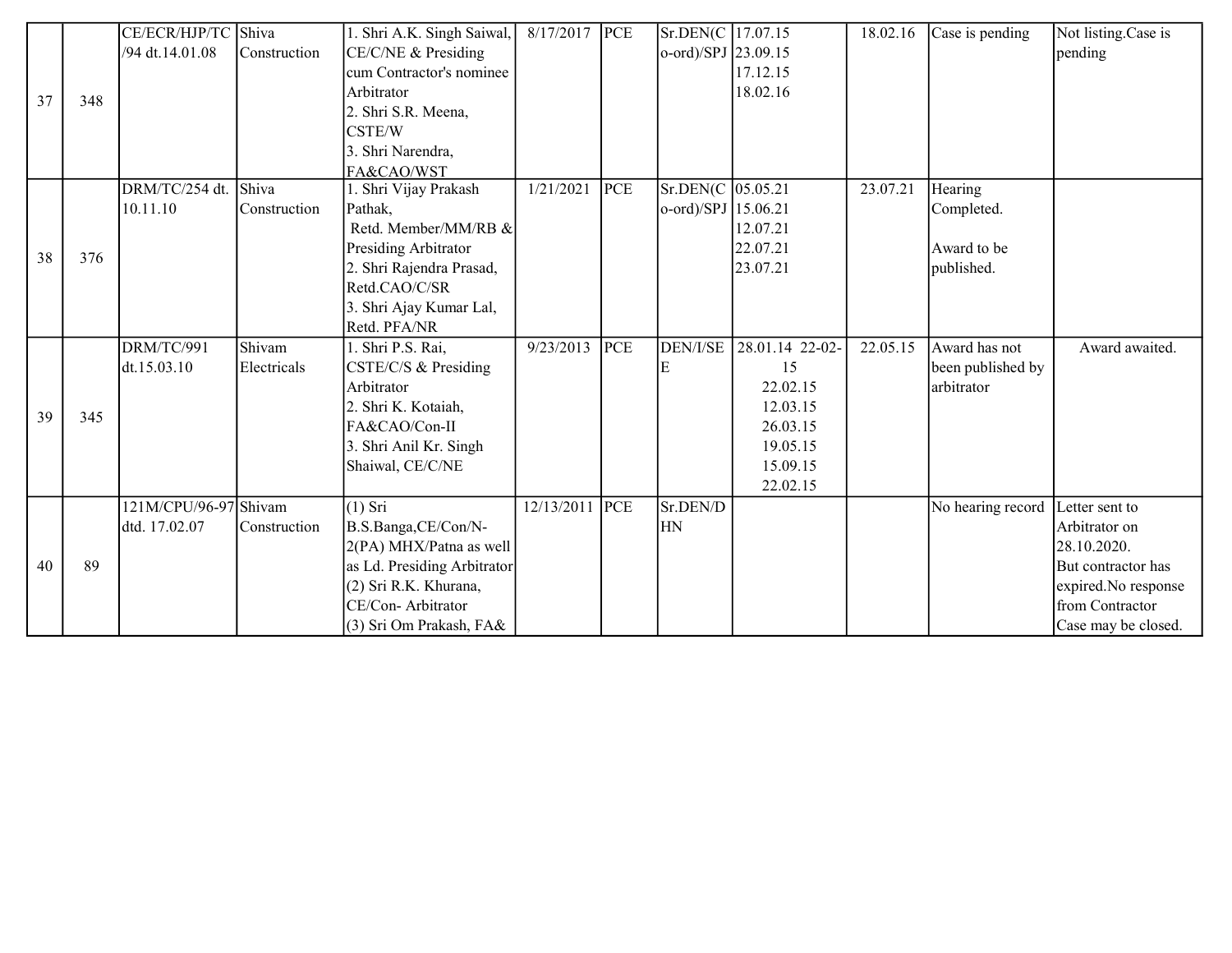| Engineering<br><b>SAG Officers was</b><br>Contractor<br>BRKA/2011-12<br>/DHN<br>work, final payment<br>forwarded to Contractor<br>delayed & but passed<br>dt.19.09.11<br>Corporation<br>for suggesting two names<br>as his nominee<br>dt.20.01.15 and SD,<br>PG & EMD has also<br>been released as per<br>record. Further no<br>41<br>360<br>quarry in this regard<br>has been initiated or<br>consulted by the<br>agency after final<br>payment.No responce<br>from Contractor<br>Case may be closed<br>MGS/BT/Agt/20<br>1. Shri Yatindra Pal<br>11/16/2020 PCE<br>Sr.DEN(II 12.03.21<br>Shree Tripati<br>$12.05.2021$ Case concluded<br>Balaji<br>18/DEN(III)/16-<br>Singh, Retd. AGM/NCR<br>I)/DDU<br>05.04.21<br>award to be<br>Enterprises<br>17 dt. 19.12.17<br>2. Shri V.P. Pathak,<br>09.05.21<br>published.<br>42<br>476<br>Retd.Member Material<br>11.05.21<br>Management/RB<br>12.05.21<br>3. Shri Ajay Kumar Lal,<br>Retd. PFA/NR<br>69/M/DHN/2018<br>1. Shri Shahjaz Shah,<br>11/22/2021<br>PCE<br>Sr.DEN(E<br>Singh Wahini<br>Case is under<br>dt.14.07.2018<br>Presiding arbitrator Cum<br>state)/DH<br>progess<br>Retd.FC/RB<br>N<br>43<br>500<br>2. Shri Widyoot Kr.<br>Pradhan, Retd. CME/CR<br>3. Shri Pancham, Retd.<br>CAO/C/ERS/SR<br>218/Misc/KEU/<br>A panel of more than 03<br>6/13/2020<br>PCE<br>Sr.DEN(2)<br>Siya Ram Shaw<br>Contractor's<br>88-89 dt.<br>Retd. Rly officer<br>/DNR<br>Nominee and |  | 77M/GMO(2) & | Shree Bihariji | A penel of more than 03 | 1/6/2014 | PCE | Sr.DEN(3) |  | No responce from | Due to deletion of  |
|---------------------------------------------------------------------------------------------------------------------------------------------------------------------------------------------------------------------------------------------------------------------------------------------------------------------------------------------------------------------------------------------------------------------------------------------------------------------------------------------------------------------------------------------------------------------------------------------------------------------------------------------------------------------------------------------------------------------------------------------------------------------------------------------------------------------------------------------------------------------------------------------------------------------------------------------------------------------------------------------------------------------------------------------------------------------------------------------------------------------------------------------------------------------------------------------------------------------------------------------------------------------------------------------------------------------------------------------------------------------------------------------------------------------------------|--|--------------|----------------|-------------------------|----------|-----|-----------|--|------------------|---------------------|
|                                                                                                                                                                                                                                                                                                                                                                                                                                                                                                                                                                                                                                                                                                                                                                                                                                                                                                                                                                                                                                                                                                                                                                                                                                                                                                                                                                                                                                 |  |              |                |                         |          |     |           |  |                  |                     |
|                                                                                                                                                                                                                                                                                                                                                                                                                                                                                                                                                                                                                                                                                                                                                                                                                                                                                                                                                                                                                                                                                                                                                                                                                                                                                                                                                                                                                                 |  |              |                |                         |          |     |           |  |                  |                     |
|                                                                                                                                                                                                                                                                                                                                                                                                                                                                                                                                                                                                                                                                                                                                                                                                                                                                                                                                                                                                                                                                                                                                                                                                                                                                                                                                                                                                                                 |  |              |                |                         |          |     |           |  |                  | vide CO7 No.0400938 |
|                                                                                                                                                                                                                                                                                                                                                                                                                                                                                                                                                                                                                                                                                                                                                                                                                                                                                                                                                                                                                                                                                                                                                                                                                                                                                                                                                                                                                                 |  |              |                |                         |          |     |           |  |                  |                     |
|                                                                                                                                                                                                                                                                                                                                                                                                                                                                                                                                                                                                                                                                                                                                                                                                                                                                                                                                                                                                                                                                                                                                                                                                                                                                                                                                                                                                                                 |  |              |                |                         |          |     |           |  |                  |                     |
|                                                                                                                                                                                                                                                                                                                                                                                                                                                                                                                                                                                                                                                                                                                                                                                                                                                                                                                                                                                                                                                                                                                                                                                                                                                                                                                                                                                                                                 |  |              |                |                         |          |     |           |  |                  |                     |
|                                                                                                                                                                                                                                                                                                                                                                                                                                                                                                                                                                                                                                                                                                                                                                                                                                                                                                                                                                                                                                                                                                                                                                                                                                                                                                                                                                                                                                 |  |              |                |                         |          |     |           |  |                  |                     |
|                                                                                                                                                                                                                                                                                                                                                                                                                                                                                                                                                                                                                                                                                                                                                                                                                                                                                                                                                                                                                                                                                                                                                                                                                                                                                                                                                                                                                                 |  |              |                |                         |          |     |           |  |                  |                     |
|                                                                                                                                                                                                                                                                                                                                                                                                                                                                                                                                                                                                                                                                                                                                                                                                                                                                                                                                                                                                                                                                                                                                                                                                                                                                                                                                                                                                                                 |  |              |                |                         |          |     |           |  |                  |                     |
|                                                                                                                                                                                                                                                                                                                                                                                                                                                                                                                                                                                                                                                                                                                                                                                                                                                                                                                                                                                                                                                                                                                                                                                                                                                                                                                                                                                                                                 |  |              |                |                         |          |     |           |  |                  |                     |
|                                                                                                                                                                                                                                                                                                                                                                                                                                                                                                                                                                                                                                                                                                                                                                                                                                                                                                                                                                                                                                                                                                                                                                                                                                                                                                                                                                                                                                 |  |              |                |                         |          |     |           |  |                  |                     |
|                                                                                                                                                                                                                                                                                                                                                                                                                                                                                                                                                                                                                                                                                                                                                                                                                                                                                                                                                                                                                                                                                                                                                                                                                                                                                                                                                                                                                                 |  |              |                |                         |          |     |           |  |                  |                     |
|                                                                                                                                                                                                                                                                                                                                                                                                                                                                                                                                                                                                                                                                                                                                                                                                                                                                                                                                                                                                                                                                                                                                                                                                                                                                                                                                                                                                                                 |  |              |                |                         |          |     |           |  |                  |                     |
|                                                                                                                                                                                                                                                                                                                                                                                                                                                                                                                                                                                                                                                                                                                                                                                                                                                                                                                                                                                                                                                                                                                                                                                                                                                                                                                                                                                                                                 |  |              |                |                         |          |     |           |  |                  |                     |
|                                                                                                                                                                                                                                                                                                                                                                                                                                                                                                                                                                                                                                                                                                                                                                                                                                                                                                                                                                                                                                                                                                                                                                                                                                                                                                                                                                                                                                 |  |              |                |                         |          |     |           |  |                  |                     |
|                                                                                                                                                                                                                                                                                                                                                                                                                                                                                                                                                                                                                                                                                                                                                                                                                                                                                                                                                                                                                                                                                                                                                                                                                                                                                                                                                                                                                                 |  |              |                |                         |          |     |           |  |                  |                     |
|                                                                                                                                                                                                                                                                                                                                                                                                                                                                                                                                                                                                                                                                                                                                                                                                                                                                                                                                                                                                                                                                                                                                                                                                                                                                                                                                                                                                                                 |  |              |                |                         |          |     |           |  |                  |                     |
|                                                                                                                                                                                                                                                                                                                                                                                                                                                                                                                                                                                                                                                                                                                                                                                                                                                                                                                                                                                                                                                                                                                                                                                                                                                                                                                                                                                                                                 |  |              |                |                         |          |     |           |  |                  |                     |
|                                                                                                                                                                                                                                                                                                                                                                                                                                                                                                                                                                                                                                                                                                                                                                                                                                                                                                                                                                                                                                                                                                                                                                                                                                                                                                                                                                                                                                 |  |              |                |                         |          |     |           |  |                  |                     |
|                                                                                                                                                                                                                                                                                                                                                                                                                                                                                                                                                                                                                                                                                                                                                                                                                                                                                                                                                                                                                                                                                                                                                                                                                                                                                                                                                                                                                                 |  |              |                |                         |          |     |           |  |                  |                     |
|                                                                                                                                                                                                                                                                                                                                                                                                                                                                                                                                                                                                                                                                                                                                                                                                                                                                                                                                                                                                                                                                                                                                                                                                                                                                                                                                                                                                                                 |  |              |                |                         |          |     |           |  |                  |                     |
|                                                                                                                                                                                                                                                                                                                                                                                                                                                                                                                                                                                                                                                                                                                                                                                                                                                                                                                                                                                                                                                                                                                                                                                                                                                                                                                                                                                                                                 |  |              |                |                         |          |     |           |  |                  |                     |
|                                                                                                                                                                                                                                                                                                                                                                                                                                                                                                                                                                                                                                                                                                                                                                                                                                                                                                                                                                                                                                                                                                                                                                                                                                                                                                                                                                                                                                 |  |              |                |                         |          |     |           |  |                  |                     |
|                                                                                                                                                                                                                                                                                                                                                                                                                                                                                                                                                                                                                                                                                                                                                                                                                                                                                                                                                                                                                                                                                                                                                                                                                                                                                                                                                                                                                                 |  |              |                |                         |          |     |           |  |                  |                     |
|                                                                                                                                                                                                                                                                                                                                                                                                                                                                                                                                                                                                                                                                                                                                                                                                                                                                                                                                                                                                                                                                                                                                                                                                                                                                                                                                                                                                                                 |  |              |                |                         |          |     |           |  |                  |                     |
|                                                                                                                                                                                                                                                                                                                                                                                                                                                                                                                                                                                                                                                                                                                                                                                                                                                                                                                                                                                                                                                                                                                                                                                                                                                                                                                                                                                                                                 |  |              |                |                         |          |     |           |  |                  |                     |
|                                                                                                                                                                                                                                                                                                                                                                                                                                                                                                                                                                                                                                                                                                                                                                                                                                                                                                                                                                                                                                                                                                                                                                                                                                                                                                                                                                                                                                 |  |              |                |                         |          |     |           |  |                  |                     |
|                                                                                                                                                                                                                                                                                                                                                                                                                                                                                                                                                                                                                                                                                                                                                                                                                                                                                                                                                                                                                                                                                                                                                                                                                                                                                                                                                                                                                                 |  |              |                |                         |          |     |           |  |                  |                     |
|                                                                                                                                                                                                                                                                                                                                                                                                                                                                                                                                                                                                                                                                                                                                                                                                                                                                                                                                                                                                                                                                                                                                                                                                                                                                                                                                                                                                                                 |  |              |                |                         |          |     |           |  |                  |                     |
|                                                                                                                                                                                                                                                                                                                                                                                                                                                                                                                                                                                                                                                                                                                                                                                                                                                                                                                                                                                                                                                                                                                                                                                                                                                                                                                                                                                                                                 |  |              |                |                         |          |     |           |  |                  |                     |
|                                                                                                                                                                                                                                                                                                                                                                                                                                                                                                                                                                                                                                                                                                                                                                                                                                                                                                                                                                                                                                                                                                                                                                                                                                                                                                                                                                                                                                 |  |              |                |                         |          |     |           |  |                  |                     |
| 01.12.89<br>appointed<br>Reply Still                                                                                                                                                                                                                                                                                                                                                                                                                                                                                                                                                                                                                                                                                                                                                                                                                                                                                                                                                                                                                                                                                                                                                                                                                                                                                                                                                                                            |  |              |                |                         |          |     |           |  |                  |                     |
| Awaited<br>44<br>382                                                                                                                                                                                                                                                                                                                                                                                                                                                                                                                                                                                                                                                                                                                                                                                                                                                                                                                                                                                                                                                                                                                                                                                                                                                                                                                                                                                                            |  |              |                |                         |          |     |           |  |                  |                     |
| Arbitration may be                                                                                                                                                                                                                                                                                                                                                                                                                                                                                                                                                                                                                                                                                                                                                                                                                                                                                                                                                                                                                                                                                                                                                                                                                                                                                                                                                                                                              |  |              |                |                         |          |     |           |  |                  |                     |
| concelled in                                                                                                                                                                                                                                                                                                                                                                                                                                                                                                                                                                                                                                                                                                                                                                                                                                                                                                                                                                                                                                                                                                                                                                                                                                                                                                                                                                                                                    |  |              |                |                         |          |     |           |  |                  |                     |
| absence of agency                                                                                                                                                                                                                                                                                                                                                                                                                                                                                                                                                                                                                                                                                                                                                                                                                                                                                                                                                                                                                                                                                                                                                                                                                                                                                                                                                                                                               |  |              |                |                         |          |     |           |  |                  |                     |
| response.<br>DEN/HQ/<br>1/17/2022<br>PCE<br>DRM/TC/984 dt.<br>Sovind Kumar<br>Shri J.N. Lal Das (IRSE)<br>Case is under progress                                                                                                                                                                                                                                                                                                                                                                                                                                                                                                                                                                                                                                                                                                                                                                                                                                                                                                                                                                                                                                                                                                                                                                                                                                                                                                |  |              |                |                         |          |     |           |  |                  |                     |
| 13.10.2016<br>Retd. PCE/SER & Sole<br><b>SPJ</b>                                                                                                                                                                                                                                                                                                                                                                                                                                                                                                                                                                                                                                                                                                                                                                                                                                                                                                                                                                                                                                                                                                                                                                                                                                                                                                                                                                                |  |              |                |                         |          |     |           |  |                  |                     |
| 45<br>504<br>(CWJC No. 160)<br>Arbitrator                                                                                                                                                                                                                                                                                                                                                                                                                                                                                                                                                                                                                                                                                                                                                                                                                                                                                                                                                                                                                                                                                                                                                                                                                                                                                                                                                                                       |  |              |                |                         |          |     |           |  |                  |                     |
| of 2020)                                                                                                                                                                                                                                                                                                                                                                                                                                                                                                                                                                                                                                                                                                                                                                                                                                                                                                                                                                                                                                                                                                                                                                                                                                                                                                                                                                                                                        |  |              |                |                         |          |     |           |  |                  |                     |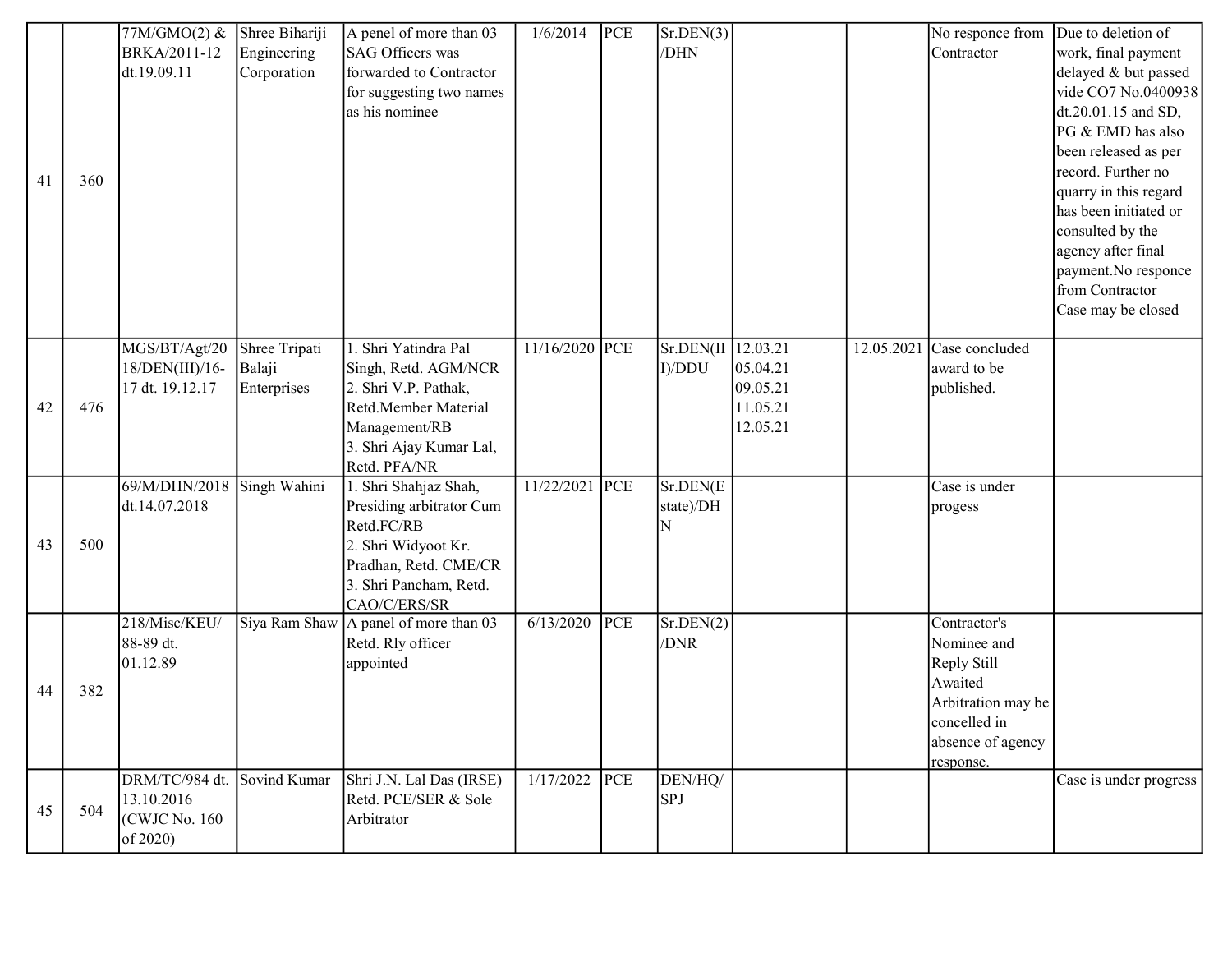|    |     | W/362/SPJ/2004/ Sri                    |              | Ram 1. Shri Rajesh Kumar,               | 2/28/2014 | PCE | Sr.DEN/C 07.02.15         |                      | 07.02.15 | Further no hearing              |                                            |
|----|-----|----------------------------------------|--------------|-----------------------------------------|-----------|-----|---------------------------|----------------------|----------|---------------------------------|--------------------------------------------|
|    |     | 26(01)/open/TC/                        | Enterprises  | $&$ Presiding<br>CSTE/W                 |           |     | o-ord/SPJ                 |                      |          | reported                        | Case is pending                            |
|    |     | dtd.<br>75                             |              | Arbitrator/HJP                          |           |     |                           |                      |          |                                 |                                            |
|    |     | 01.03.06.05                            |              | Sinha,<br>Shri A.K.<br>2.               |           |     |                           |                      |          |                                 |                                            |
| 46 | 126 |                                        |              | CMPE/HJP<br>$\&$                        |           |     |                           |                      |          |                                 |                                            |
|    |     |                                        |              | Contractor's Nominee                    |           |     |                           |                      |          |                                 |                                            |
|    |     |                                        |              | Shri Neeraj Verma,                      |           |     |                           |                      |          |                                 |                                            |
|    |     |                                        |              | Dy.FA&CAO/G                             |           |     |                           |                      |          |                                 |                                            |
|    |     | DRM/TC/199                             | Syed Khalid  | Shri Pramod Kumar,                      | 6/15/2021 | PCE | DEN-                      |                      |          | Case is under                   |                                            |
| 47 | 312 | dt.30.03.89                            | Ahmad        | CCE/HQ/HJP &                            |           |     | <b>III/SEE</b>            |                      |          | progess                         |                                            |
|    |     |                                        |              | Sole Arbitrator                         |           |     |                           |                      |          |                                 |                                            |
|    |     | DRM/TC/658                             | Syed Khalid  | Shri H.C. Yadav,                        | 7/4/2019  | PCE | DEN-                      | No hearing           |          |                                 | Para wise reply all Parawise reply sent to |
|    |     | dt.16.12.2004                          | Ahmad        | Dy.CE/PD/MGS & Sole                     |           |     | <b>III/SEE</b>            | record               |          | ready submitted to Arbitator on |                                            |
|    |     |                                        |              | Arbitrator                              |           |     |                           |                      |          | Arbitrator on                   | 06.10.2020.                                |
| 48 | 462 |                                        |              |                                         |           |     |                           |                      |          | 07.11.2019.                     | Award awaited.                             |
|    |     |                                        |              |                                         |           |     |                           |                      |          | Hearing not                     |                                            |
|    |     |                                        |              |                                         |           |     |                           |                      |          | started.                        |                                            |
|    |     | DRM/Engg/SEE/ Syed Khalid              |              | Shri D.P. Shah,                         | 7/2/2020  | PCE | Sr.DEN/I/                 | Hearing not          |          | Hearing not started             |                                            |
| 49 | 474 | 325 dt.19.10.87                        | Ahmad        | Dy.CEE/TRD/HQ/HJP                       |           |     | <b>SEE</b>                | started              |          | till date.                      |                                            |
|    |     |                                        |              | cum Sole Arbitrator                     |           |     |                           |                      |          |                                 |                                            |
|    |     | Dy.CE/ECR/HJP/ Syed Khalid             |              | Shri S.S. Patel, Sole                   | 7/24/2010 | PCE | Dy.CE/W                   | 06.03.12             | 21.02.13 | Sole arbitrator is              |                                            |
|    |     | TC/7 dtd.                              | Ahmad        | Arbitrator & Sr.DEN-                    |           |     |                           | 22.05.12             |          | transferred to                  |                                            |
| 50 | 228 | 21.03.97                               |              |                                         |           |     |                           | 22.01.13             |          |                                 |                                            |
|    |     |                                        |              | I/SPJ (Ex-Dy.CE/C)                      |           |     |                           |                      |          | NCR. So, hearing                |                                            |
|    |     |                                        |              |                                         |           |     |                           | 21.02.13             |          | is pending                      |                                            |
|    |     | Dy.CE/ECR/HJP/Syed Khalid<br>TC/34 dt. | Ahmad        | Shri Sanjay Kumar,                      | 6/13/2017 | PCE | Dy.CE/HQ 06.07.18<br>/HJP |                      | 06.07.18 | further no hearing              |                                            |
| 51 | 94  | 18.08.2000                             |              | Dy.CEE/Loco/HJP & Sole<br>Arbitrator    |           |     |                           |                      |          | reported                        |                                            |
|    |     |                                        |              |                                         |           |     |                           |                      |          |                                 |                                            |
|    |     | W/362/DES/Risk Syed Khalid             |              | Shri P.K. Suman, CSTE/C/ 11/23/2020 PCE |           |     | Sr.DEN/C                  |                      |          | No hearing                      | Reply submitted to                         |
|    |     | $&$ Cost                               | Ahmad        |                                         |           |     | o-ord/SEE                 |                      |          | reported                        | privious Arbittrator Sri                   |
|    |     | /SB/TC/1666                            |              |                                         |           |     |                           |                      |          |                                 | N.K.Jha                                    |
| 52 | 240 | dt.20.11.02                            |              |                                         |           |     |                           |                      |          |                                 | CE/Con/plg./HMX.Sri                        |
|    |     |                                        |              |                                         |           |     |                           |                      |          |                                 | Pawan kumar                                |
|    |     |                                        |              |                                         |           |     |                           |                      |          |                                 | suman(Sole Arbitator)                      |
|    |     |                                        |              |                                         |           |     |                           |                      |          |                                 | CSTE/                                      |
|    |     |                                        |              |                                         |           |     |                           |                      |          |                                 | Con./N/MHX/ECR.                            |
|    |     | C.A. No.                               | Uday Mannu & | 1. Shri A.K. Sinha,                     | 5/3/2021  | PCE |                           | Sr.DEN/C/ No hearing |          | Hearing not started             | Contractor did not turn                    |
|    |     | DRM/TC /16                             | Co.          | Contractor's nominee Cum                |           |     | <b>SEE</b>                | record               |          | till dete because               | up from beginning.                         |
|    |     | dtd/ 09.04.96                          |              | Presiding CTE                           |           |     |                           |                      |          | contractor did not              | Shri Manish Sharma,                        |
|    |     |                                        |              | 2. Shri Abhijit Kr. Sinha,              |           |     |                           |                      |          | turn up from                    | CSTE/C/S is                                |
| 53 | 87  |                                        |              | FA&CAO/G & T                            |           |     |                           |                      |          | beginning.                      | appointed in place of                      |
|    |     |                                        |              | 3. Shri Manish Sharma,                  |           |     |                           |                      |          |                                 | Shri Anil Kr. Singh,                       |
|    |     |                                        |              | CSTE/C/S                                |           |     |                           |                      |          |                                 | Ex-CE/TMC on                               |
|    |     |                                        |              |                                         |           |     |                           |                      |          |                                 | 03.05.2021                                 |
|    |     |                                        |              |                                         |           |     |                           |                      |          |                                 |                                            |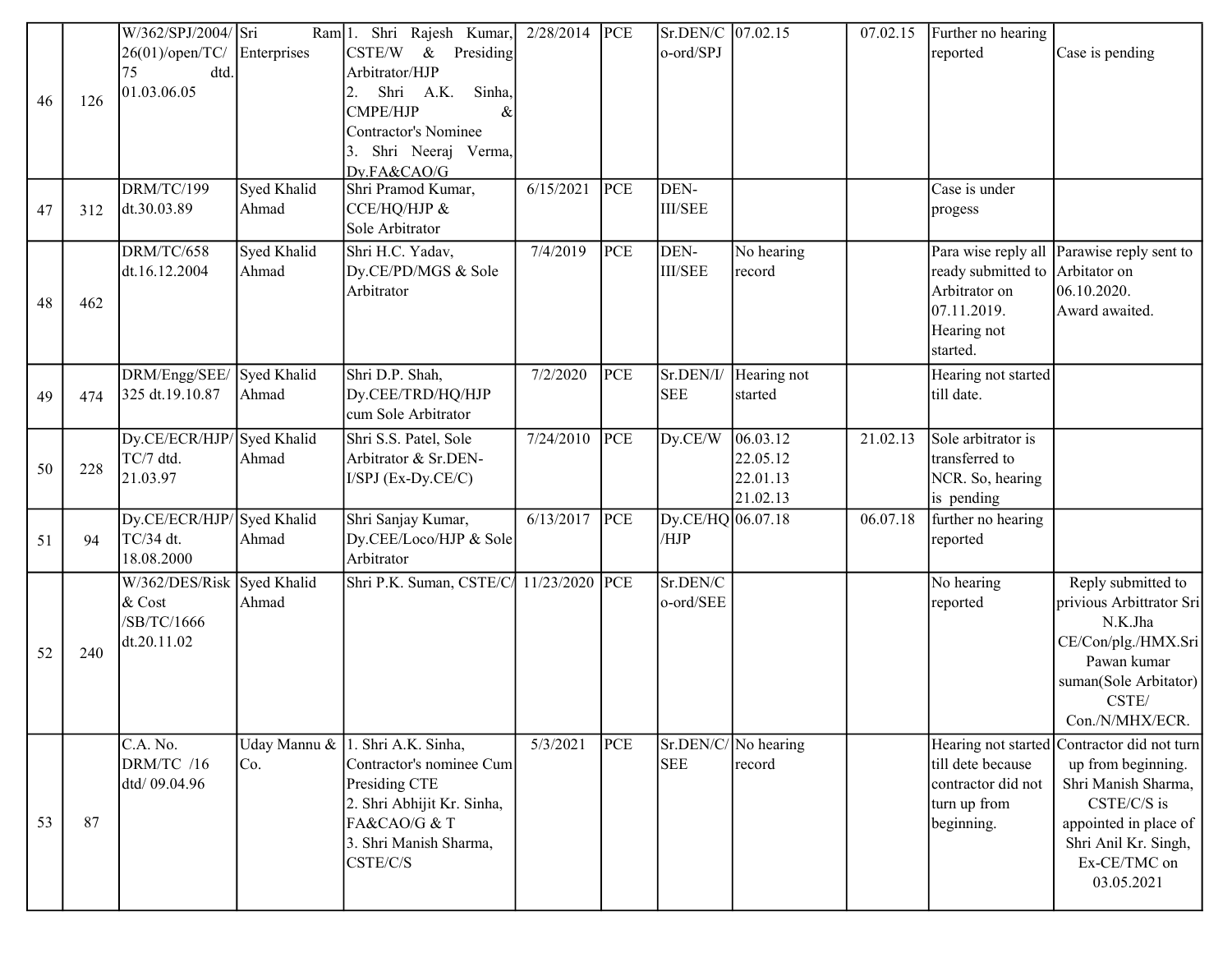|    |     | 06M/GMO/16-17 Umesh Kumar |               | Shri K.B.L. Mittal        | 9/30/2021 | PCE | Sr.DEN(2)            |                         |          | Case is under       |                     |
|----|-----|---------------------------|---------------|---------------------------|-----------|-----|----------------------|-------------------------|----------|---------------------|---------------------|
| 54 | 499 | dt.19.04.16               | Singh         | (IRSME) Retd. GM/NER      |           |     | /DHN                 |                         |          | progess             |                     |
|    |     |                           |               | & Sole Arbitrator         |           |     |                      |                         |          |                     |                     |
|    |     | 3/Ballast/Gaya/93 Vatsa   |               | 1. Shri R. K. Agrawal,    | 2/12/2013 | PCE | Sr                   | $25-07-14$              | 8/4/2016 | Arbitrator has not  | Hearing is pending  |
|    |     | 94 dt.05.08.93            | Constructions | Presiding Cum             |           |     | DEN/Co-              | $.2015$ 04-03-          |          | published the       | since 10.06.16      |
|    |     |                           |               | Contractor's nominee      |           |     | ord/DNR              | 16 04-08-16             |          | Award.              |                     |
|    |     |                           |               | Arbitrator &              |           |     |                      |                         |          |                     |                     |
|    |     |                           |               | Dy.CE/Plg./HJP            |           |     |                      |                         |          |                     |                     |
| 55 | 61  |                           |               | (Ex-Sr.DEN(Co-            |           |     |                      |                         |          |                     |                     |
|    |     |                           |               | ord)/MGS)                 |           |     |                      |                         |          |                     |                     |
|    |     |                           |               | 2. Shri Ravish Kumar,     |           |     |                      |                         |          |                     |                     |
|    |     |                           |               | Sr.DEE/OP/MGS             |           |     |                      |                         |          |                     |                     |
|    |     |                           |               | 3. Shri Kumar Animesh,    |           |     |                      |                         |          |                     |                     |
|    |     |                           |               | Sr.DFM/MGS                |           |     |                      |                         |          |                     |                     |
|    |     | 1/Ballast/MKA/9           | Vatsa         | Shri K. Choudhary (IRSS)  | 11/1/2021 | PCE | Sr.DEN               |                         |          | Case is under       |                     |
| 56 | 16  | 5-96 dt.30.01.96          | Constructions | Retd. COS/NR              |           |     | $(Co-ord)$ /         |                         |          | progess             |                     |
|    |     |                           |               |                           |           |     | <b>DNR</b>           |                         |          |                     |                     |
|    |     | MGS/BT/AGT/6              | <b>Vijay</b>  | 1. Shri M.K. Srivastava,  | 9/27/2012 | PCE | <b>Sr</b>            | No fixed as yet         |          | Hearing not started |                     |
|    |     | $21/DEN(II)/05$ -         | Construction  | Dy.CSTE/W/MGS &           |           |     | DEN/Co-              |                         |          | till date.          |                     |
|    |     | 06 dt.15.07.05            |               | Presiding Arbitrator Cum  |           |     | ord/DDU              |                         |          |                     |                     |
| 57 | 325 |                           |               | Contractor's nominee      |           |     |                      |                         |          |                     |                     |
|    |     |                           |               | 2. Shri Pawan Kumar,      |           |     |                      |                         |          |                     |                     |
|    |     |                           |               | Sr.DEN-I/MGS              |           |     |                      |                         |          |                     |                     |
|    |     |                           |               | 3. Shri Kumar Animesh,    |           |     |                      |                         |          |                     |                     |
|    |     |                           |               | Sr.DFM/MGS                |           |     |                      |                         |          |                     |                     |
|    |     | MGS/BT/AGT/               | Vijay         | 1. Shri V.K. Pandey,      | 5/20/2014 | PCE | $DEN(II)/D$ 08.04.16 |                         | 08.04.16 | No Further          |                     |
|    |     | 451/DEN(II)/03-           | Construction  | AGM/RVNL &                |           |     | DU                   |                         |          | progress reported.  |                     |
|    |     | 04 dt.10.05.04            |               | Co.Arbitrator             |           |     |                      |                         |          | case is pending.    |                     |
| 58 | 323 |                           |               | 2. Shri R.N. Mishra,      |           |     |                      |                         |          |                     |                     |
|    |     |                           |               | Dy.FA/TA                  |           |     |                      |                         |          |                     |                     |
|    |     |                           |               | 3. Shri R.K. Agrawal,     |           |     |                      |                         |          |                     |                     |
|    |     |                           |               | Dy.CE/Plg/HJP &           |           |     |                      |                         |          |                     |                     |
|    |     |                           |               | Presiding Arbitrator      |           |     |                      |                         |          |                     |                     |
|    |     | MGS/BT/AGT/               | Vijay         | 1. Shri V. K. Srivastava, | 2/20/2013 | PCE |                      | $Sr.DEN(II)$ No hearing |          |                     | No further progress |
|    |     | 1084/Sr.DEN(II)           | Construction  | Presiding cum             |           |     | )/DDU                | record                  |          |                     | reported. case is   |
| 59 | 330 | 2009-10 dt.               |               | Contractor's nominee      |           |     |                      |                         |          |                     | pending.            |
|    |     | 07.09.09                  |               | Arbitrtor & Dy.CSTE/      |           |     |                      |                         |          |                     |                     |
|    |     |                           |               | D&D/HJP                   |           |     |                      |                         |          |                     |                     |
|    |     |                           |               | 2. Shri Mahboob Alam,     |           |     |                      |                         |          |                     |                     |